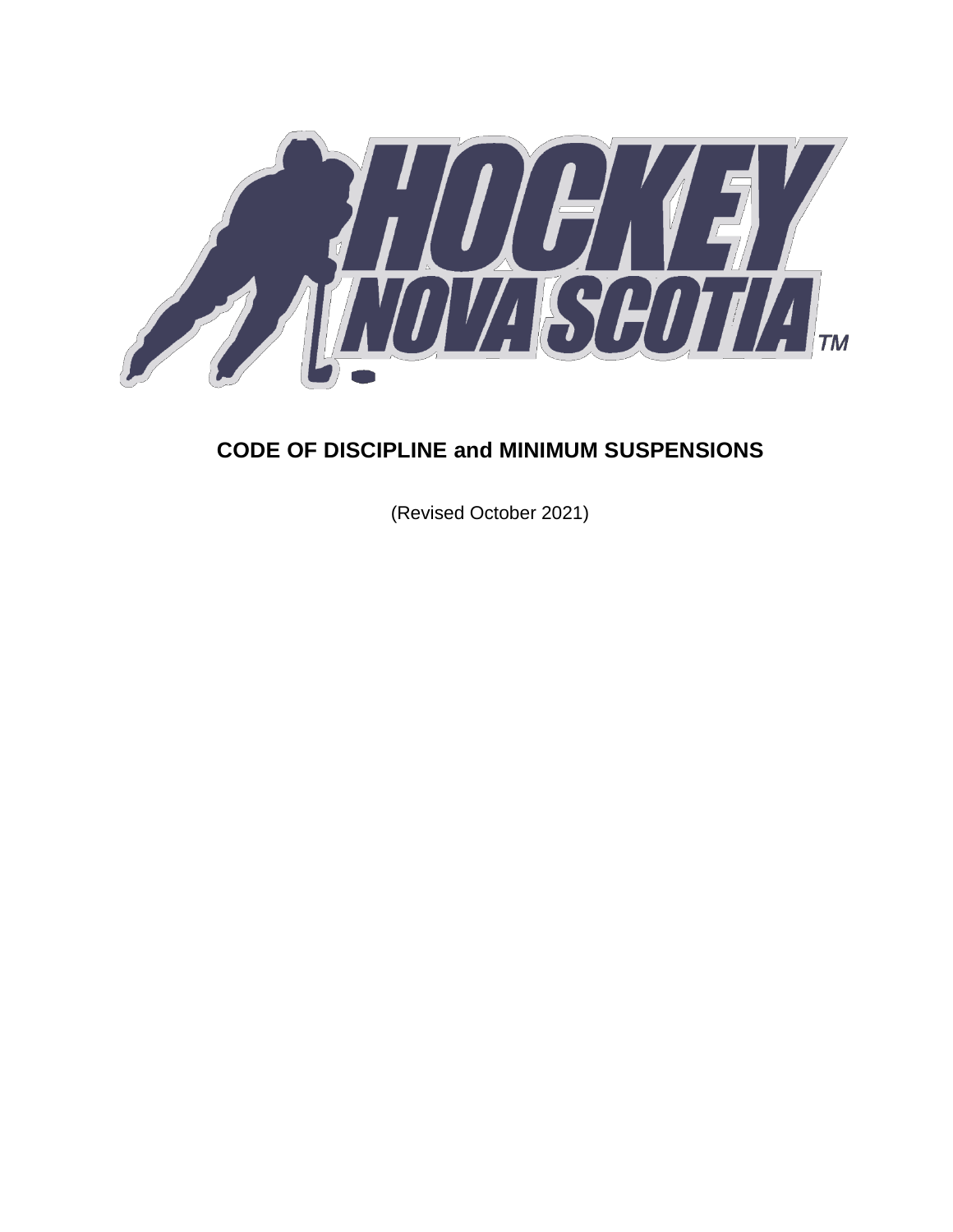## **REGULATION TWENTY-FIVE - CODE OF DISCIPLINE**

25.1. The Association has a Code of Discipline Policy to:

- a) ensure that its members are aware of the serious nature of certain rule violations and to protect every players right to compete in hockey without fear of violence or abuse.
- b) apply a common minimum standard of discipline across the Branch, for offences that are similar in nature. That discipline may be in the form of a suspension, fine, expulsion or other sanction.
- c) make team, league and association officials, more aware of their responsibilities in controlling the conduct of their teams and applying discipline where warranted.

25.2.

- a) The Code of Discipline Policy applies to all players, teams, leagues, associations, organization and club officials who are registered members of the Association.
- b) The Code of Discipline applies to all hockey games, be they league, tournament, play-off, or exhibition, in which HNS players and team officials from HNS registered clubs are participating, including games outside the boundaries of HNS Branch
- c) A team playing in an out of Branch tournament shall abide by the out of Branch code of discipline for the duration of the tournament only. Games that players or team officials have outstanding as per the HNS Code of Discipline must be served immediately upon return to HNS.
- 25.3. Types Of Suspensions
	- a) GAME SPECIFIED: The offender is removed from specified games and shall not participate in any games, including exhibition, as a player, on ice or off ice official until the suspension is served in full.
	- **b)** SUSPENSIONS: The offender is removed for a specified number of games from all hockey excluding practices and tryouts. **Suspended players may participate in skills competition unless under indefinite suspension.**
- 25.4. When And Where For Suspensions
	- a) Suspensions shall commence immediately.

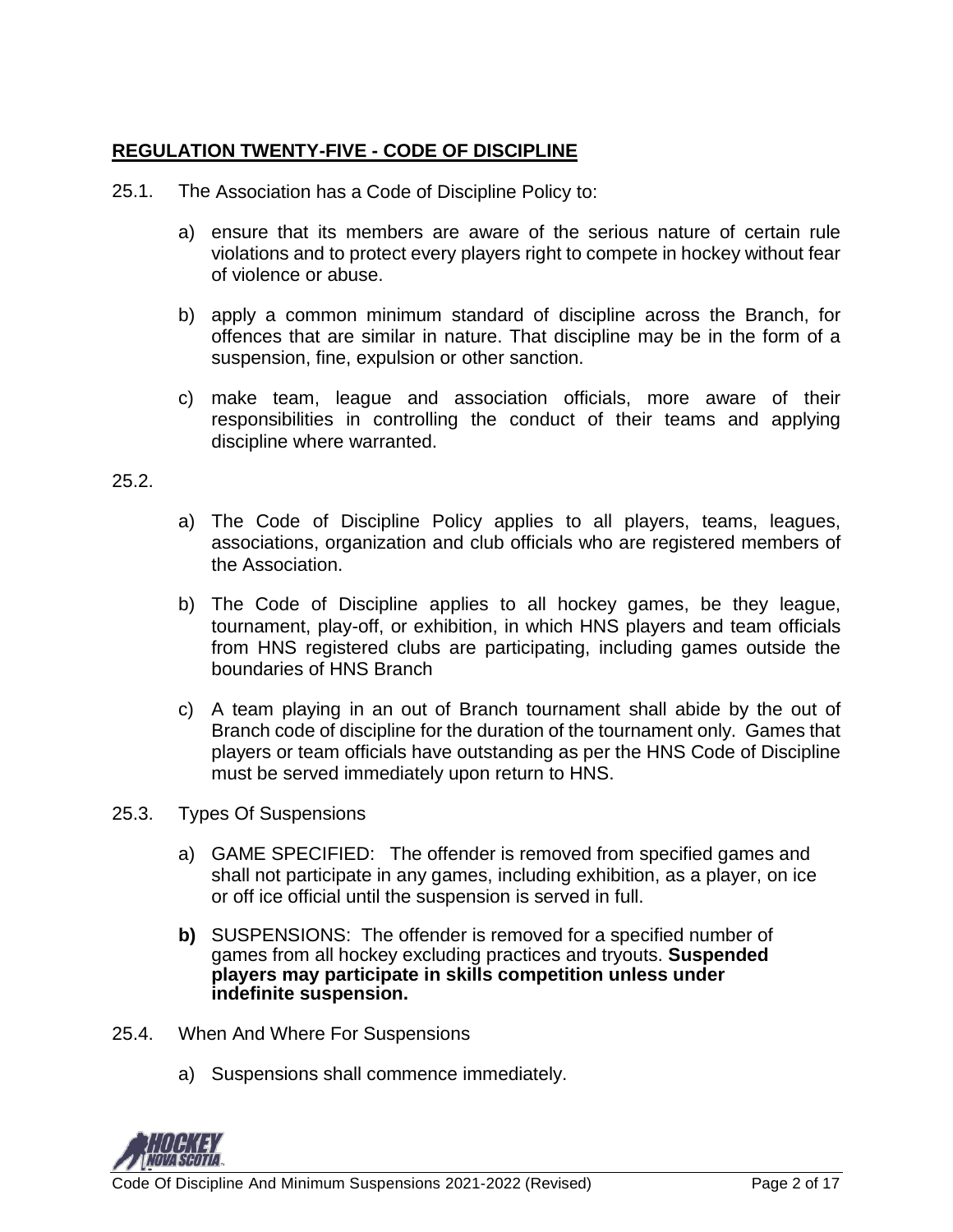- b) Teams that are members of sanctioned leagues, who have their season schedule and playoffs approved by the HNS, shall be subject to game specified suspensions. Game specified suspensions result in the offender being suspended immediately from the game the penalty was assessed. The specified games begin with the team's next meaningful game.
- c) Sanctioned tournaments may, at their discretion, use either time specified or game specified suspensions during the tournament. Suspensions extending beyond the tournament will revert to the normal disposition of suspensions the team normally plays under.
- d) In the event the team has completed all league, playoff and tournament games for the season, a time specified suspension and/or game specified suspension shall be issued for the following season by the respective HNS officials.
- e) However, any player under a game specified suspension, other than that assessed for a violation of Hockey Canada Rule 9.6, that has been carried over from a previous season shall not be prohibited from participating in pre-season tryout activities (not including exhibition games). Carry over suspensions from previous season will start being served on October 15<sup>th</sup>

or when the league starts whichever occurs first. .

Coaches and players who are suspended indefinitely, shall not be eligible to take part in practices or other team activities until deemed eligible by HNSMC Discipline Committee.

**f)** (1) Meaningful games are regularly scheduled games, sanctioned tournament games and pre- approved exhibition games verified on the Hockey Canada Registry (HCR) by the Regional Director or his/her designate. Games approved after a suspension has occurred will not count as meaningful games**. A game must be played in order to count towards a suspension**

(2) In exceptional circumstances a player may be unable to serve a suspension in a reasonable amount of time [ie: end of season], in those very rare circumstances the Regional Director, the Conference Coordinator and the HNSMC Chair TOGETHER will review such circumstances and make a decision on how this suspension will be served. Any such request to review such a suspension must come to HNS in writing from the President of the player's MHA. All HNS suspensions must be served in a MEANINGFUL manner, consistency and fairness will be critical in making the decisions on these suspensions.

g) In divisions of U13 and below and Female hockey, a minor penalty shall be assessed any player who, in the opinion of the referee, intentionally body checks, bumps, shoves or pushes an opposing player. A major penalty

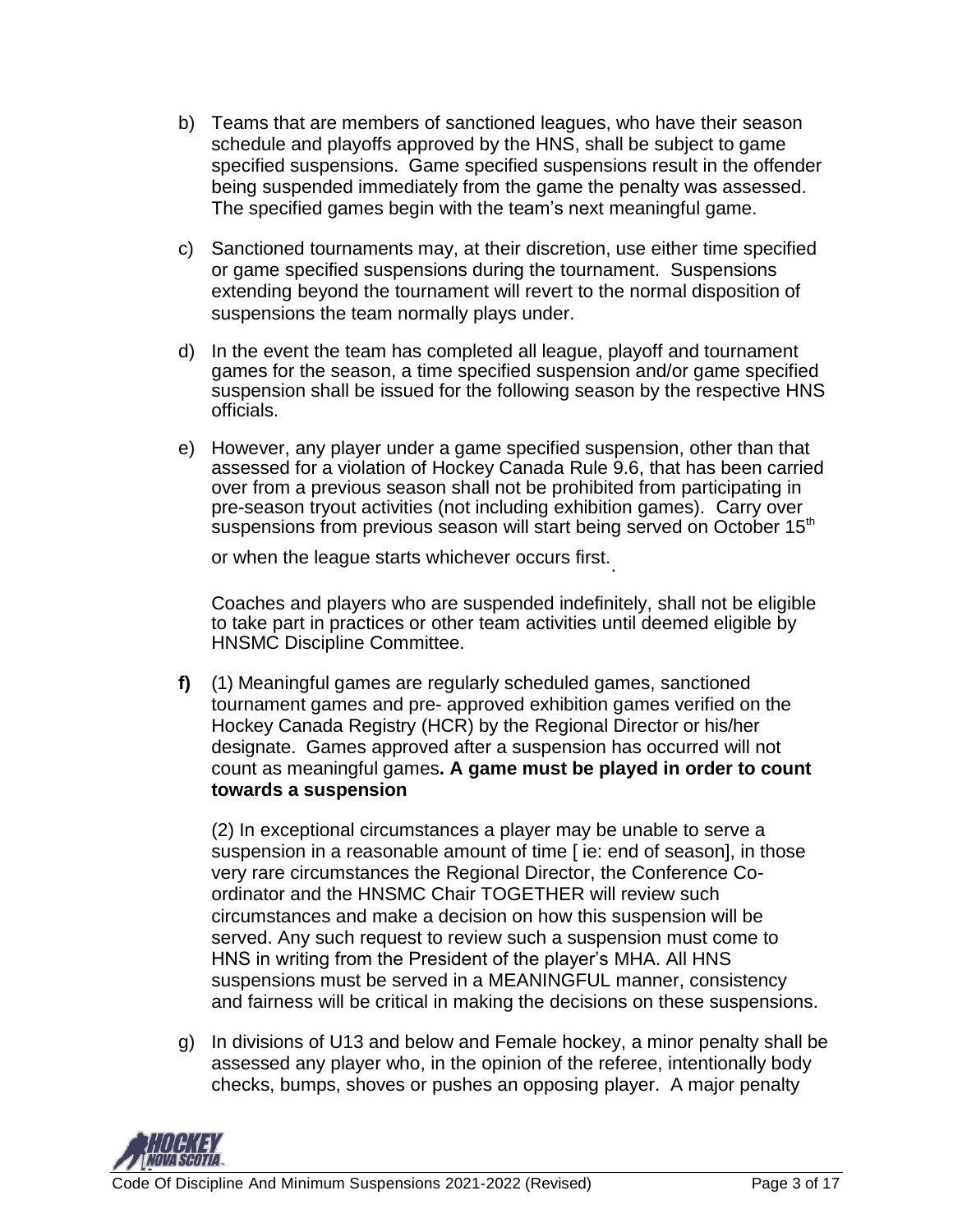and game misconduct shall be assessed if such intentional body contact results in injury.

- h) The MINIMUM suspensions listed in this Code of Discipline shall be applied by the appropriate Council official. If such official determines that the offence warrants a suspension other than that listed, he/she shall report same to the Council Discipline Committee complete with his/her recommendation. A player who is playing as an affiliate will serve the suspension with the team he/she is registered with and may not play as an affiliate again until the suspension is served.
- i) Any incident involving a player or coach who receives a suspension of 10 games or more as a result of applied Code of Discipline infractions stemming from one incident, shall be reviewed by a committee consisting of the Chair of HNSMC, VP Operations HNS, Chair of Female Council and the Refereein-Chief of HNS (ex officio) which will determine the final suspension.
- 25.5. The onus for control of a team rests with the officials of the team, or any person(s) acting for the designated officials of the team. They are, therefore, responsible for ensuring that, without further notice from anyone, players and/or officials serve the minimum suspensions.
- 25.6. Failure of officials to ensure that suspensions are served as assessed may result in the suspension of the officials, team, and/or Association from further play, pending review by the President or Designate of the HNS.
- 25.7. In accordance with Hockey Canada rules, no team official or player may enter the official's dressing room during or after a game on the day of the game.
- 25.8. Any registered member having been suspended by Hockey Nova Scotia and seeking reinstatement in any capacity shall not be reinstated without the approval of the Hockey Nova Scotia Executive Committee.
- 25.9. Any person placed under suspension shall not be eligible to participate in any event under the jurisdiction of Hockey Nova Scotia, Hockey Canada, International Ice Hockey Federation, or any other organization with which Hockey Nova Scotia has a formal agreement.
- 25.10. Any player suspended in Minor or Minor Female Hockey at the end of a season and is graduating to a higher division within Hockey Nova Scotia must serve his/her remaining suspension at the start of the next regular season scheduled games. The player is allowed to participate in training camps and exhibition games that are part of the tryout process. Once the team is picked the player will not be permitted to play further pre-season exhibition games until his/her suspension has been served.

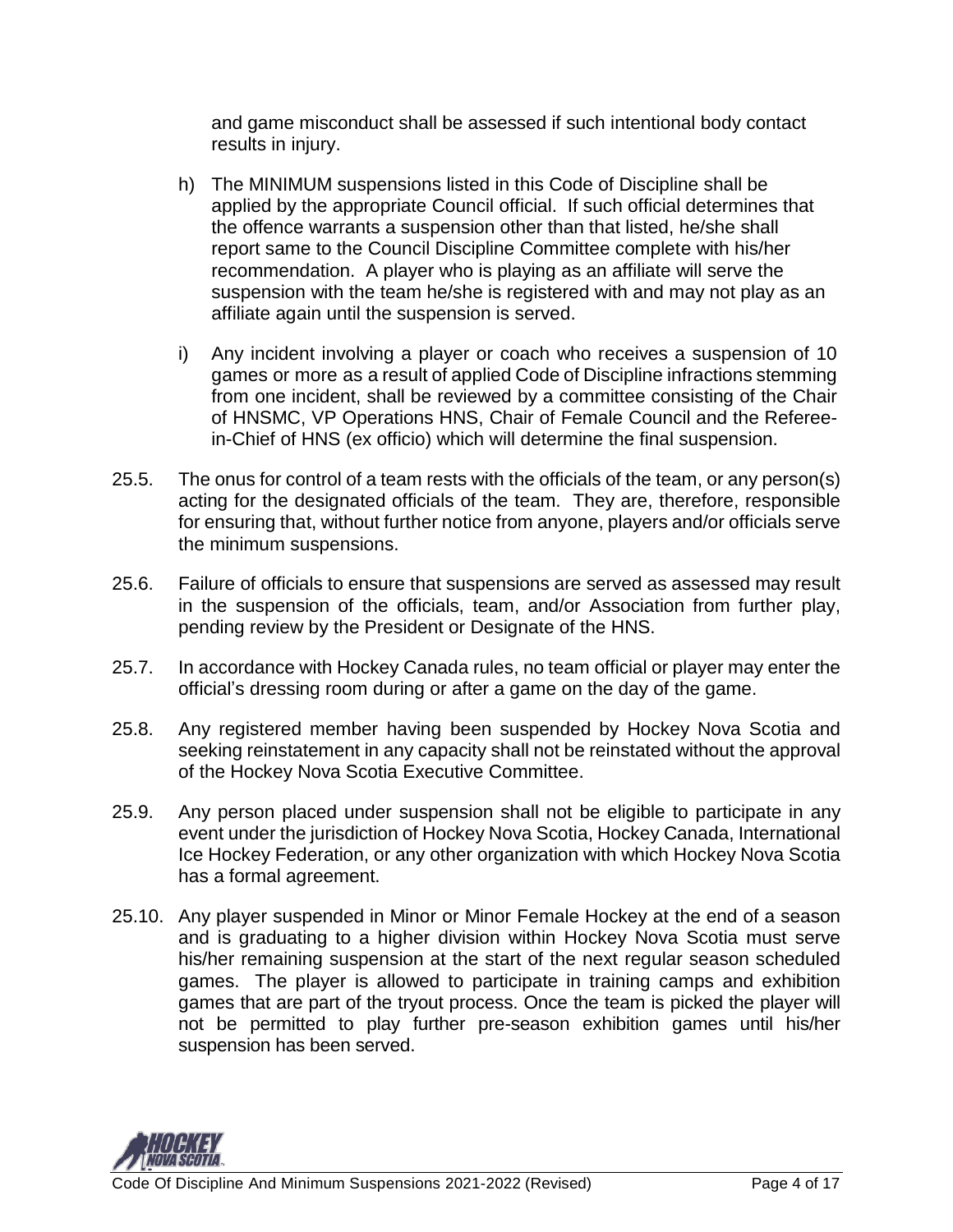- 25.11. STICK BANGING is considered any banging of a player or players' stick(s) on the boards, or any part of the player's or penalty bench for any reason. After one (1) warning by the referee, teams will be assessed a bench minor for "stick banging". A player on the ice in all instances will serve this penalty.
- 25.12. The President or designated representative, shall have the power to suspend summarily any player, coach, manager or other team official in minor hockey or female hockey for ungentlemanly conduct on or off the ice, or for abusive language to any game participant before, during or after a game.
- 25.13. The following policies and/or minimum suspension guidelines of Hockey Nova Scotia are aimed towards ensuring high standards of skill and fair play, integrity and good sportsmanship by HNS member players, coaches and team management.
- 25.14. \*New Any player or team official who is suspended by their MHA must have the suspension notice come through the HNS Suspension Coordinator. For any suspension dealing with any form of abuse the Suspension Coordinator must copy the Chair of Risk Management. This will ensure that the suspension records of all players and team officials are properly recorded in the suspension records of HNS and can be used for any future disciplinary action.
	- ANY GAME MISCONDUCT OCCURRING IN THE LAST TEN (10) MINUTES OF A GAME, WILL RESULT IN AN EXTRA ONE (1) GAME SUSPENSION (MINIMUM 2 GAMES).
	- **See corresponding chart for Major and Match accumulation penalties**

## **\*PLEASE NOTE NEW ACCUMULATION SUSPENSIONS FOR INFRACTIONS UNDER RULES 6 (MAJORS) and RULE 11 MALTREATMENT**

| <b>RULE</b> | <b>DESCRIPTION</b>                                                                                                | <b>MINIMUM</b>                                                                  |
|-------------|-------------------------------------------------------------------------------------------------------------------|---------------------------------------------------------------------------------|
| $HC - F22$  | Ineligible Player - Player or Team<br><b>Official</b>                                                             | Three years (falsifying a<br>birth certificate or using<br>an assumed name)     |
| 2.2         | Ineligible Player - Team Official                                                                                 | Five games (using a<br>player unrostered,<br>affiliated or under<br>suspension) |
| 4.5B        | Any player who is assessed a second<br>10 minute misconduct in the same<br>game shall automatically be assessed a | <b>One Game</b>                                                                 |

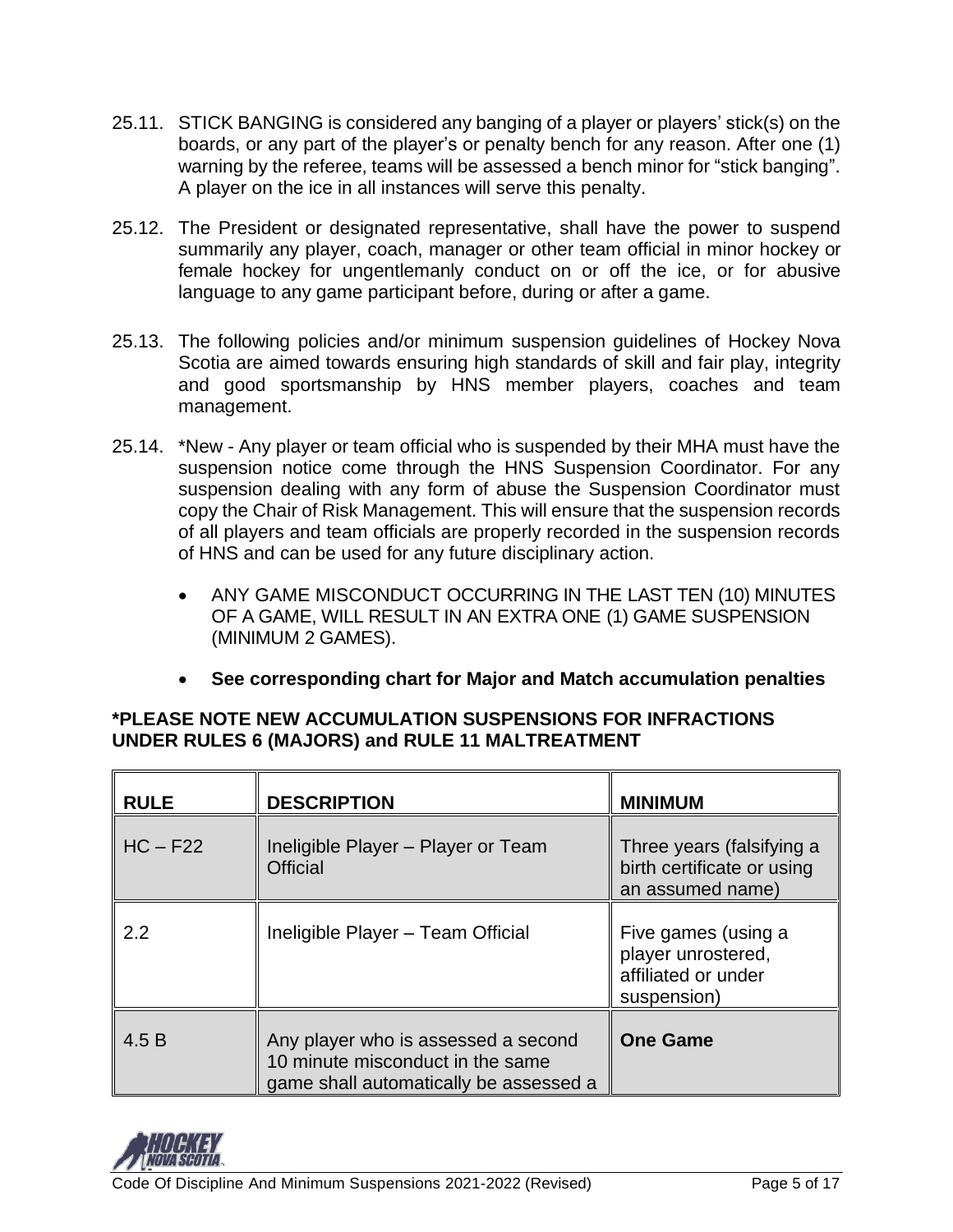| <b>RULE</b> | <b>DESCRIPTION</b>                                                                                           | <b>MINIMUM</b>                                                                                                                                        |
|-------------|--------------------------------------------------------------------------------------------------------------|-------------------------------------------------------------------------------------------------------------------------------------------------------|
|             | game misconduct penalty.                                                                                     |                                                                                                                                                       |
| 4.6 C       | Game Misconduct - Last 10 minutes                                                                            | <b>Additional One Game</b>                                                                                                                            |
| 4.7 A       | <b>Gross Misconduct</b>                                                                                      | $1st$ – Two games +<br>Review by HNSMC<br>Discipline.                                                                                                 |
| 4.7 B       | Gross Misconduct - Travesty of the<br>Game - Player                                                          | $1st - Two games$<br>$2nd$ – Five games<br>$3rd$ – Indefinite (min 10<br>games)<br>** For team officials, and<br>extra two games for<br>each offense. |
| 6.1A        | Deliberate attempt to injure or<br>deliberately injures an opponent in any<br>manner - not otherwise covered | $1st$ – Three games<br>$2nd - Six games$<br>$3rd$ – Indefinite (min 10<br>games)                                                                      |
| 6.1 B       | <b>Head-Butting</b>                                                                                          | $1st$ – Three games<br>$2nd - Six games$<br>$3rd$ – Indefinite (min 10<br>games)                                                                      |
| 6.1 C       | Kicking                                                                                                      | $1st$ – Three games<br>$2nd - Six games$<br>$3rd$ – Indefinite (min 10<br>games)                                                                      |
| 6.1 D       | Pulling hair or grabbing facial protector                                                                    | $1st$ – Three games<br>$2nd - Six games$<br>$3rd$ – Indefinite (min 10                                                                                |

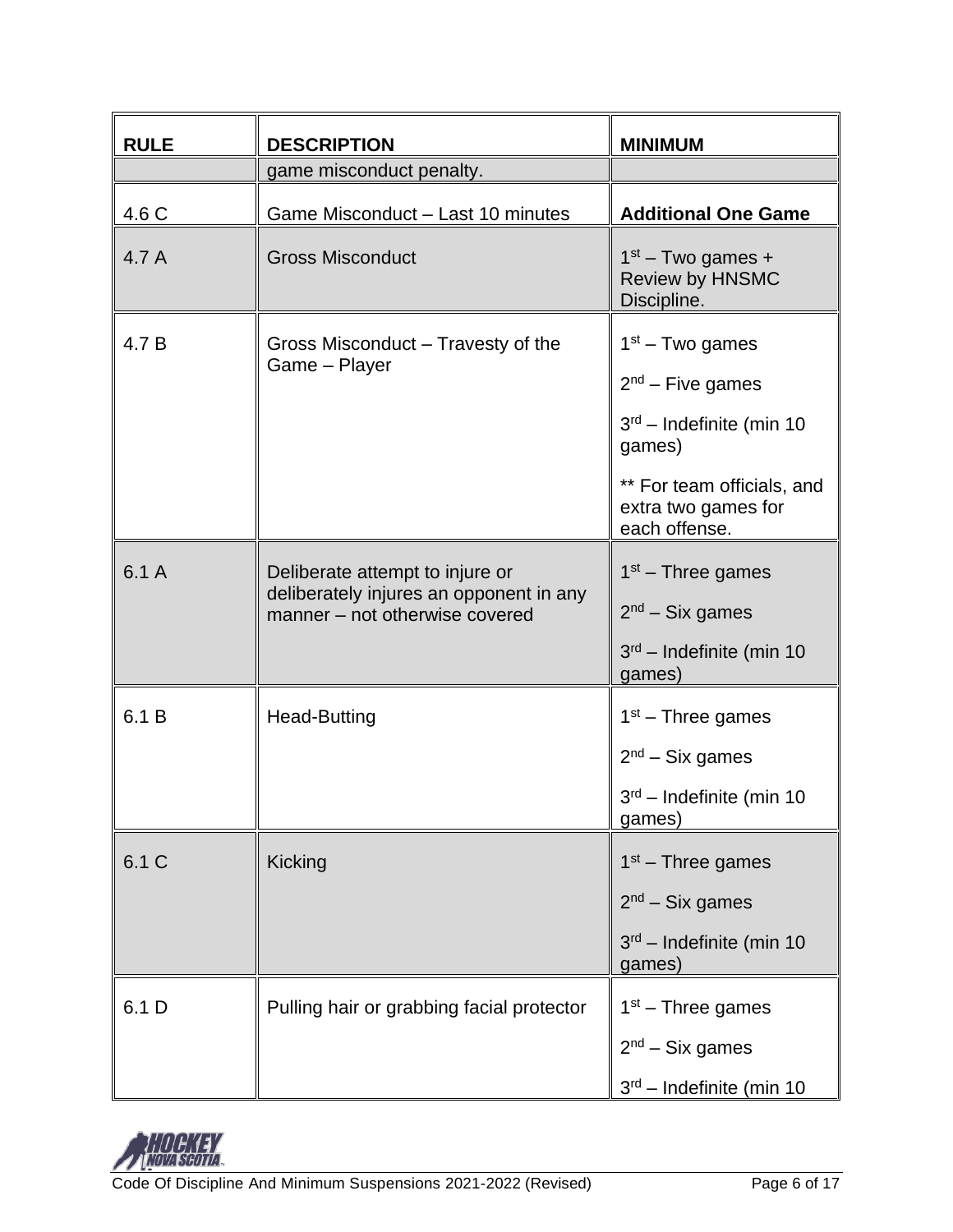| <b>RULE</b>                              | <b>DESCRIPTION</b>                                                     | <b>MINIMUM</b>                                                                                       |
|------------------------------------------|------------------------------------------------------------------------|------------------------------------------------------------------------------------------------------|
|                                          |                                                                        | games)                                                                                               |
| 6.1 E                                    | Uses facial protection as weapon                                       | $1st$ – Three games<br>$2nd - Six games$<br>3 <sup>rd</sup> – Indefinite (min 10                     |
|                                          |                                                                        | games)                                                                                               |
| $8.1 + 8.2D +$<br>$8.4D + 8.5 +$<br>6.1A | Butt-ending, Spearing, Slash, High<br><b>Stick, Cross Check</b>        | $1st$ – Three games<br>$2nd - Six games$<br>$3rd$ – Indefinite (min 10<br>games)                     |
| 6.2A                                     | Boarding - Major Penalty                                               | $1st$ – Two games<br>$2nd$ – Three games<br>$3rd$ – Indefinite when                                  |
|                                          |                                                                        | major penalty is<br>accessed.                                                                        |
| 6.2 A or B                               | <b>Boarding, Body Checking - Match</b><br><b>Penalty</b>               | $1st$ – Three games<br>$2nd$ – Six games                                                             |
|                                          |                                                                        | 3rd - Indefinite (min 10<br>games)                                                                   |
| 6.2B                                     | <b>Body Checking - Minor Penalty (in a</b><br><b>Rec/C level game)</b> | $1st - 2min + 10min$<br>misconduct                                                                   |
|                                          | *Does not apply to Female hockey                                       | 2 <sup>nd</sup> offence same game<br>$-1$ game                                                       |
| 6.2 B                                    | Body Checking - Major Penalty (in a<br>non-checking game)              | $1st$ – Two games<br>$2nd$ – Three games<br>$3rd$ – Indefinite when<br>major penalty is<br>accessed. |

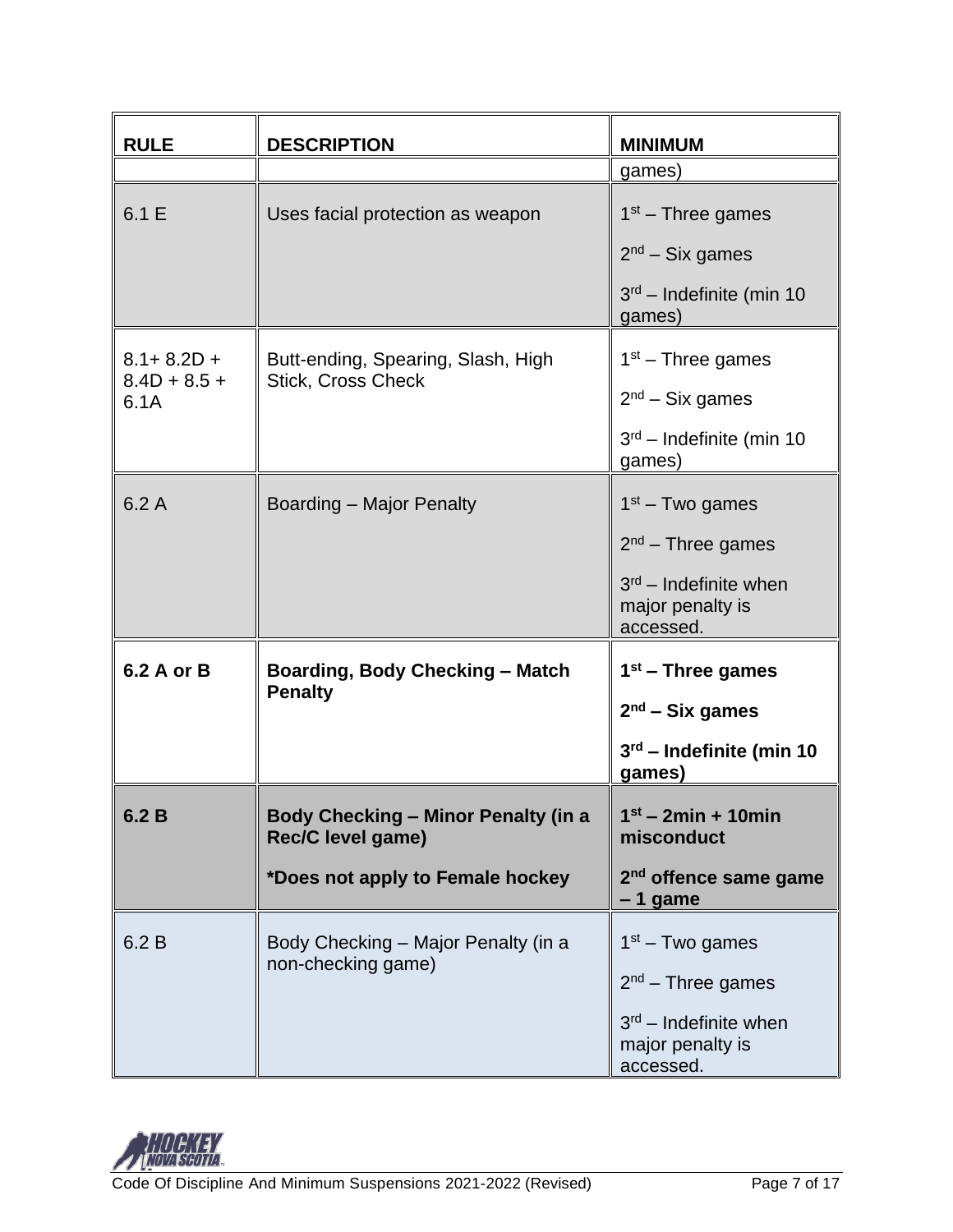| <b>RULE</b> | <b>DESCRIPTION</b>                                                                                                        | <b>MINIMUM</b>                                                                     |
|-------------|---------------------------------------------------------------------------------------------------------------------------|------------------------------------------------------------------------------------|
| 6.3 A or B  | Charging - Major Penalty                                                                                                  | $1st - One game$<br>$2nd - Two games$<br>$3rd$ – Three games<br>$4th$ – Indefinite |
| 6.3 A or B  | Charging - Match Penalty                                                                                                  | $1st$ – Three games<br>$2nd$ – Six games<br>3rd - Indefinite (min 10<br>games)     |
| 6.4 A       | Checking from behind - Minor and<br>Major Penalty (Both Minor, Major and<br>Match accumulate together for<br>suspensions) | $1st$ – Two games<br>$2nd$ – Three games<br>$3rd$ – Indefinite                     |
| 6.4 A       | Checking from behind – Major or Match<br>Penalty (In a Non-Checking Game)                                                 | Four games<br>(Subsequent Infractions<br>- Suspension doubles<br>each time)        |
| 6.4 B       | Hit in any manner from behind – Match<br>Penalty                                                                          | $1st$ – Four games<br>$2nd - Six games$<br>3rd - Indefinite                        |
| 6.5 B       | Head Contact - Major Penalty                                                                                              | $1st - Two games$<br>$2nd$ – Three games<br>$3rd$ – Indefinite                     |
| $6.5$ E/F   | Head Contact - Match Penalty                                                                                              | $1st$ – Four games<br>$2nd - Six games$<br>$3rd$ – Indefinite                      |

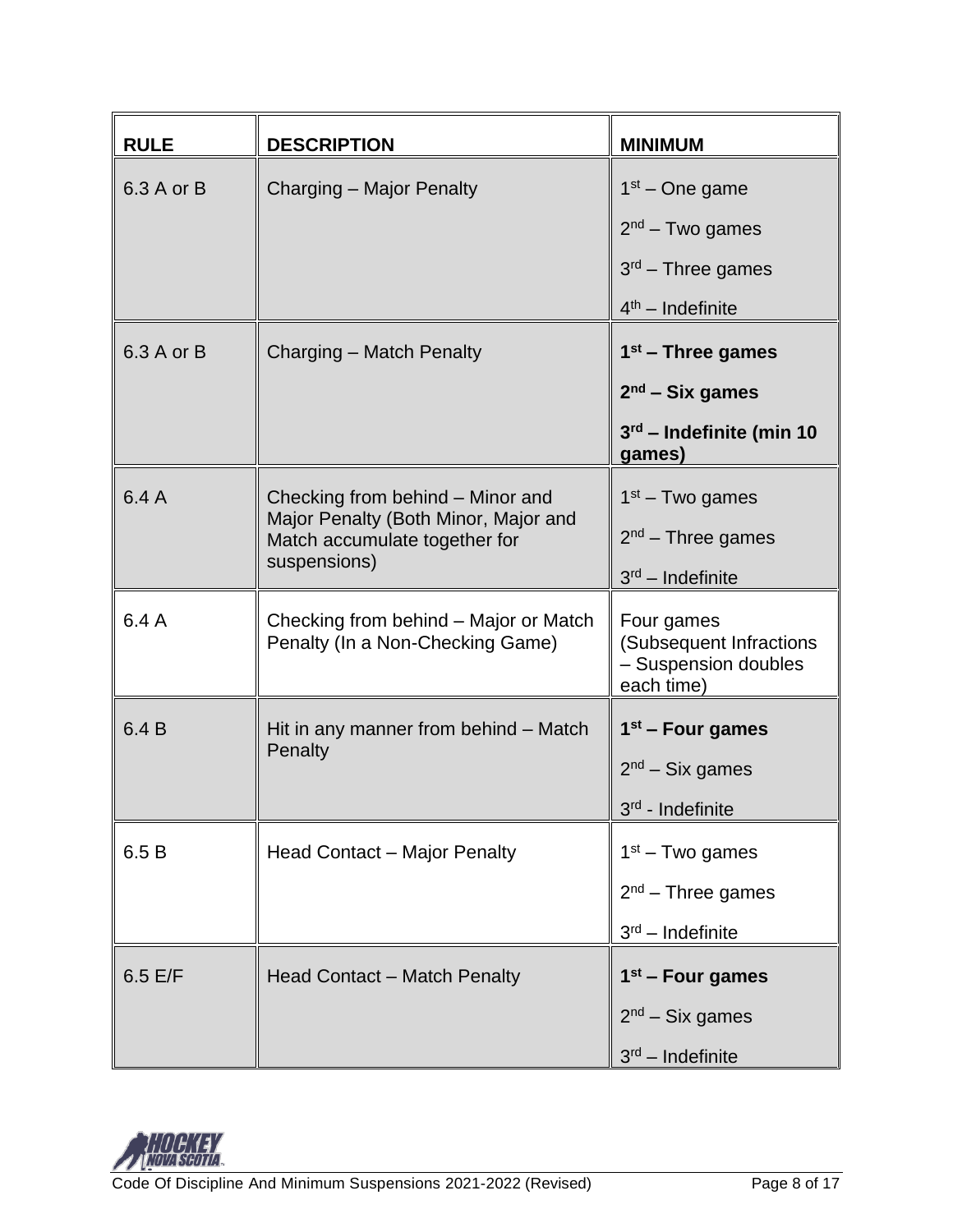| <b>RULE</b>    | <b>DESCRIPTION</b>                                    | <b>MINIMUM</b>                     |
|----------------|-------------------------------------------------------|------------------------------------|
| 6.6 B          | Elbowing/Kneeing - Major Penalty                      | $1st - One game$                   |
|                |                                                       | $2nd$ – Three games                |
|                |                                                       | $3rd$ – Four games                 |
|                |                                                       | $4th$ – Indefinite                 |
| 6.7 A          | <b>Fighting - Major Penalty</b>                       | $1st$ – Five games                 |
|                |                                                       | $2nd$ – Ten games                  |
|                |                                                       | $3rd$ – Indefinite                 |
| 6.7 B $(1)(2)$ | Instigator or aggressor of a fight                    | $1st - Two games$                  |
|                |                                                       | $2nd$ – Indefinite                 |
| 6.7 E A $(4)$  | Wearing material to inflict injury - Match<br>Penalty | $1st$ – Three games                |
|                |                                                       | $2nd - Six games$                  |
| 6.7 H C        | Third man in a fight                                  | $1st - Two games$                  |
| 7.4A           | <b>Tripping - Major</b>                               | $1st$ – One Game                   |
|                |                                                       | $2nd$ – Two Games                  |
|                |                                                       | 3rd - Three Games                  |
|                |                                                       | $4th$ – Indefinite                 |
| 7.4B           | <b>Slew Footing/Tripping - Match</b>                  | $1st$ – Three games                |
|                | <b>Penalty</b>                                        | $2nd$ – Six games                  |
|                |                                                       | 3rd - Indefinite (min 10<br>games) |
| $8.2A + B$     | Cross-checking - Major Penalty                        | $1st - One game$                   |
|                |                                                       | $2nd$ – Three games                |
|                |                                                       | $3rd$ – Indefinite                 |

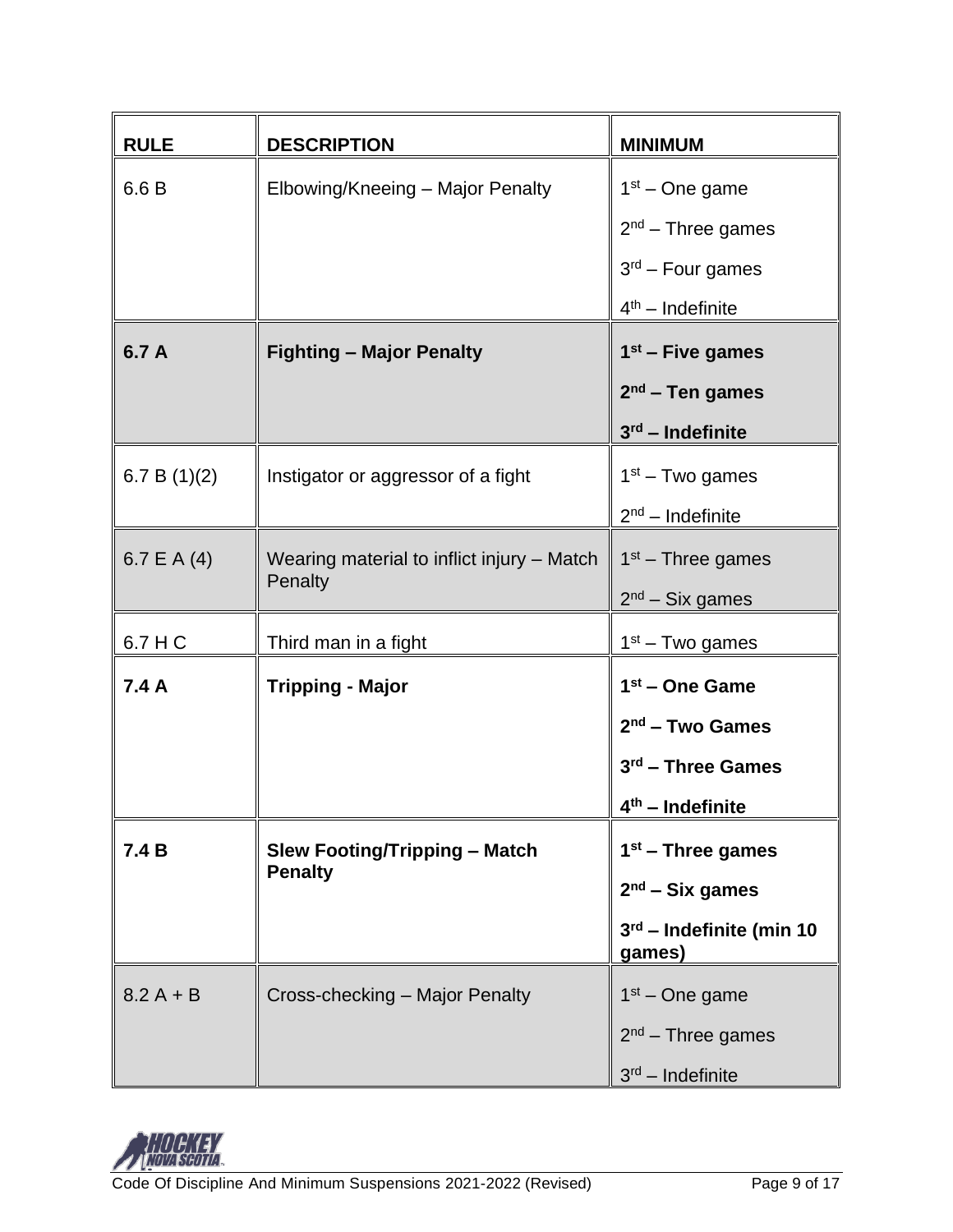| <b>RULE</b> | <b>DESCRIPTION</b>                                                                                                              | <b>MINIMUM</b>                       |
|-------------|---------------------------------------------------------------------------------------------------------------------------------|--------------------------------------|
| 8.2 E       | Cross-checking - Match Penalty                                                                                                  | $1st$ – Three games                  |
|             |                                                                                                                                 | $2nd - Six games$                    |
|             |                                                                                                                                 | $3rd$ – Indefinite (min 10<br>games) |
| 8.3 C       | <b>High-stick Match Penalty</b>                                                                                                 | $1st$ – Three games                  |
|             |                                                                                                                                 | $2nd - Six games$                    |
|             |                                                                                                                                 | $3rd$ – Indefinite                   |
| $8.4A + B$  | Slashing - Major Penalty                                                                                                        | $1st$ – One game                     |
|             |                                                                                                                                 | $2nd$ – Two games                    |
|             |                                                                                                                                 | $3rd$ – Indefinite                   |
| 8.4 D       | Slashing - Match Penalty                                                                                                        | $1st$ – Three games                  |
|             |                                                                                                                                 | $2nd - Six games$                    |
|             |                                                                                                                                 | $3rd$ – Indefinite                   |
| $9.4A + B$  | Leaving bench for purpose of a fight                                                                                            | $1st$ Player – Five games            |
|             |                                                                                                                                 | 1 <sup>st</sup> Coach - Five games   |
|             |                                                                                                                                 | $2nd$ Player – Indefinite            |
|             |                                                                                                                                 | $2nd$ Coach - Indefinite             |
| 9.4 A or B  | Coach of a team whose player is<br>penalized under the above two<br>points.                                                     | Three games                          |
|             | Coach whose player is not identified<br>as the first to leave the players' or<br>penalty bench during an on-ice<br>altercation. | One game                             |
| 9.4F        | Team Official getting on the ice - Game<br>Misconduct                                                                           | $1st$ – Indefinite                   |

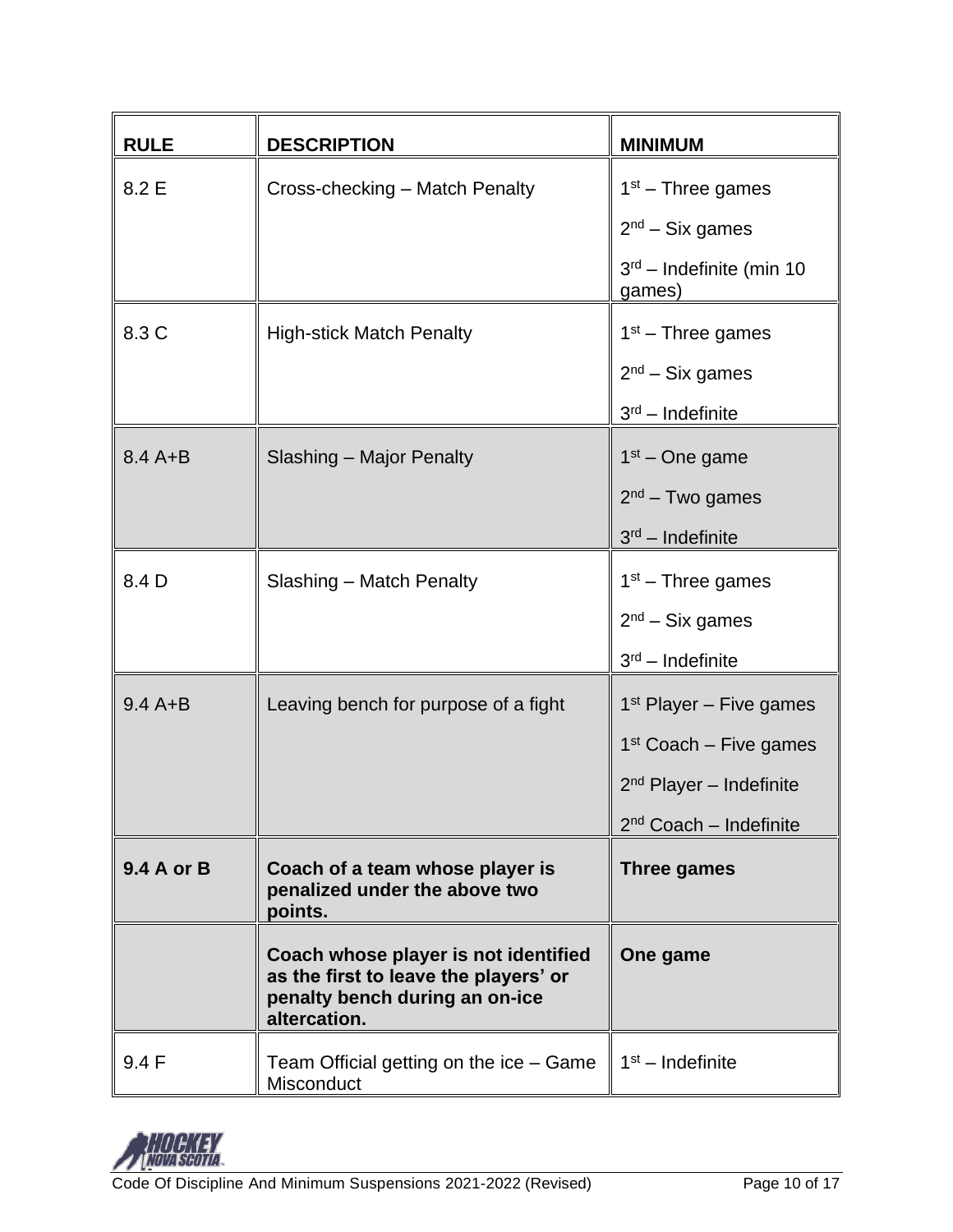| <b>RULE</b>                                                                       | <b>DESCRIPTION</b>                                                                                                                                                                       | <b>MINIMUM</b>                                                                                        |
|-----------------------------------------------------------------------------------|------------------------------------------------------------------------------------------------------------------------------------------------------------------------------------------|-------------------------------------------------------------------------------------------------------|
| 10.14 A                                                                           | Fails to return and start play - Team<br>officials                                                                                                                                       | Up to one year                                                                                        |
| 10.14 B                                                                           | Fails to return and start play - Second<br>time in same game                                                                                                                             | Up to one year                                                                                        |
| 10.14 C                                                                           | Fails to present themselves at a game<br>for playoff provincials                                                                                                                         | Six games                                                                                             |
| 10.14 D                                                                           | Refusal to leave area after game<br>misconduct assessed.<br>Not completing game or series<br><b>Pre-Game or Post Game Incidents</b><br>where Majors and Game misconducts<br>are accessed | 1 <sup>st</sup> – Indefinite<br>$1st$ – Indefinite<br>$1st$ – Indefinite                              |
| 11.1                                                                              | <b>Game Misconduct - Unsportsmanlike</b><br><b>Conduct</b>                                                                                                                               | 1 Game                                                                                                |
| 11.2                                                                              | <b>Game Misconduct - Disrespective,</b><br><b>Abusive and Harassing Behaviour</b>                                                                                                        | 2 Games                                                                                               |
| 11.3                                                                              | <b>Match Penalty - Spitting</b>                                                                                                                                                          | 3 Games                                                                                               |
| 11.4                                                                              | <b>Gross Misconduct - Discrimination</b>                                                                                                                                                 | <b>Indefinite suspension</b><br>pending a hearing (any<br>suspension must be at<br>least five games). |
| 11.5                                                                              | <b>Match - Physical Harassment of</b><br><b>Officials</b>                                                                                                                                | <b>Indefinite Suspension</b><br>pending a hearing.                                                    |
| <b>Accumulation</b><br><b>Penalties</b><br>(Player or<br><b>Team</b><br>Official) | <b>Receives two Game Misconducts</b><br>under Rule 11.1 in a season                                                                                                                      | 2 Games                                                                                               |
|                                                                                   |                                                                                                                                                                                          |                                                                                                       |

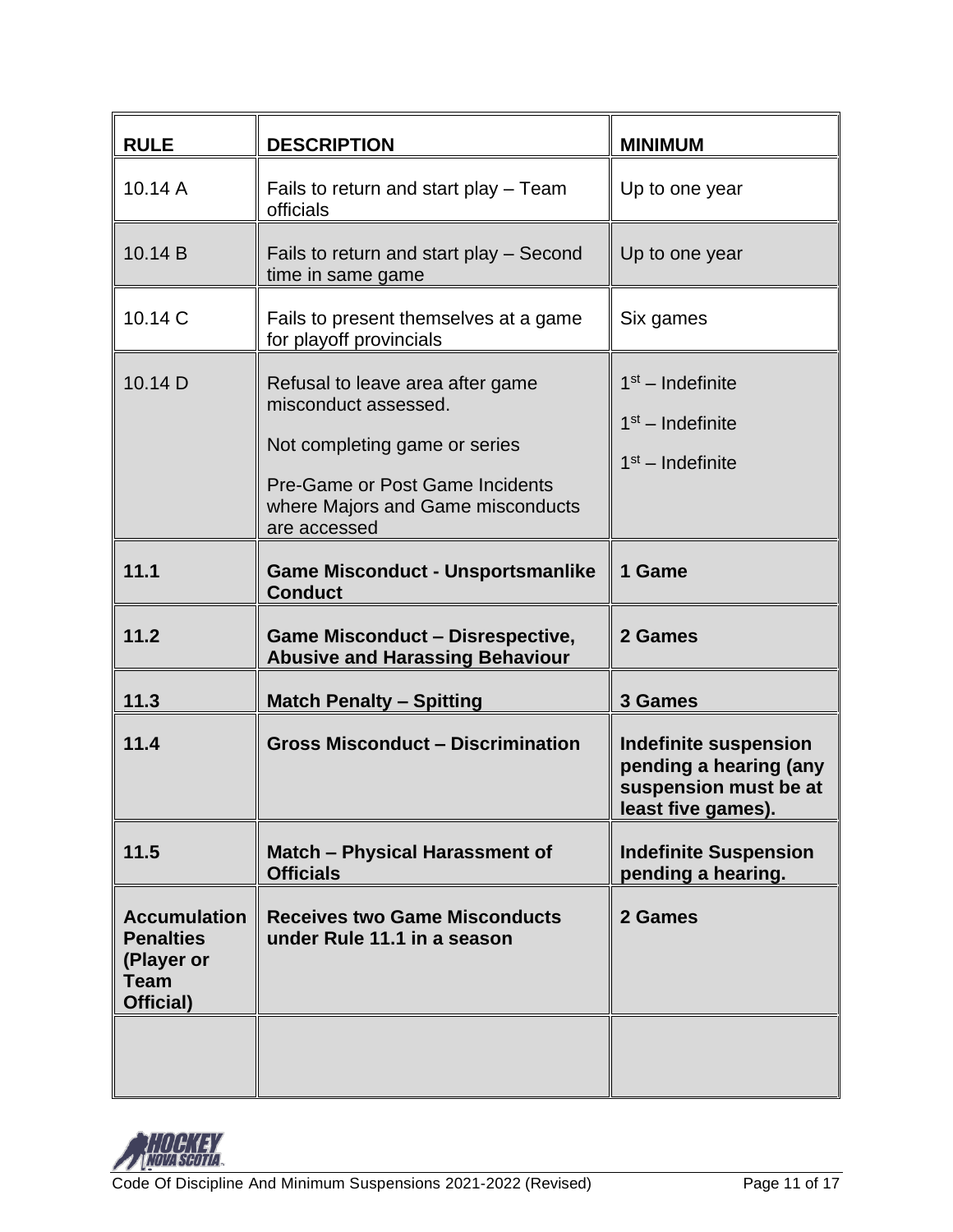| <b>RULE</b>                                                                                                           | <b>DESCRIPTION</b>                                                                         | <b>MINIMUM</b>               |
|-----------------------------------------------------------------------------------------------------------------------|--------------------------------------------------------------------------------------------|------------------------------|
| <b>Accumulation</b><br><b>Penalties</b><br>(Player or<br><b>Team</b><br>Official)                                     | Receives three or more Game<br>Misconducts under Rule 11.1 in a<br>season                  | <b>Indefinite Suspension</b> |
| <b>Accumulation</b><br><b>Penalties</b><br>(Player or<br><b>Team</b><br>Official)                                     | <b>Receives two Game Misconducts</b><br>under Rule 11.2 in a season                        | 4 Games                      |
| <b>Accumulation</b><br><b>Penalties</b><br>(Player or<br><b>Team</b><br>Official)                                     | <b>Receives three or more Game</b><br>Misconducts under Rule 11.2 in a<br>season           | <b>Indefinite Suspension</b> |
| <b>Accumulation</b><br><b>Penalties</b><br>(Player or<br><b>Team</b><br>Official)                                     | <b>Receives two or more Gross</b><br>Misconducts under Rule 11.4 in a<br>season            | <b>Indefinite Suspension</b> |
| <b>Player</b><br><b>Accumulation</b><br><b>Penalties</b><br>under Rules<br>6.2, 6.3, 6.4,<br>6.5, 6.6, 8.2<br>and 8.4 | Any player receiving 2 Majors in<br>same season for any of the above<br><b>infractions</b> | 2 Games                      |
| <b>Player</b><br><b>Accumulation</b><br><b>Penalties</b><br>under Rules<br>6.2, 6.3, 6.4,<br>6.5, 6.6, 8.2<br>and 8.4 | Any player receiving 3 Majors in<br>same season for any of the above<br><b>infractions</b> | <b>4 Games</b>               |
|                                                                                                                       |                                                                                            |                              |

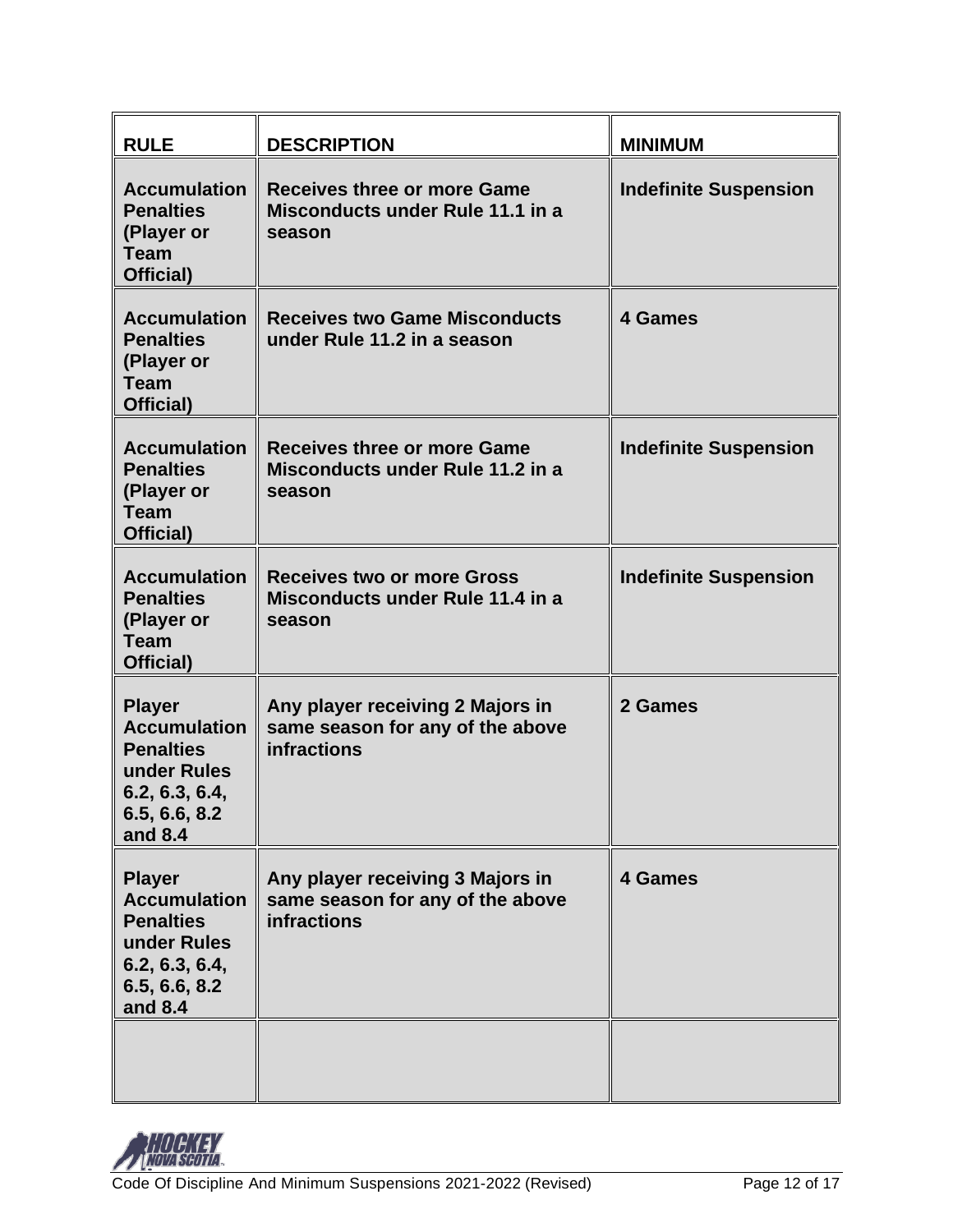| <b>RULE</b>                                                                                                           | <b>DESCRIPTION</b>                                                                                                                                                        | <b>MINIMUM</b>                                                                                                                                      |
|-----------------------------------------------------------------------------------------------------------------------|---------------------------------------------------------------------------------------------------------------------------------------------------------------------------|-----------------------------------------------------------------------------------------------------------------------------------------------------|
| <b>Player</b><br><b>Accumulation</b><br><b>Penalties</b><br>under Rules<br>6.2, 6.3, 6.4,<br>6.5, 6.6, 8.2<br>and 8.4 | Any player receiving 4 Majors in<br>same season for any of the above<br><b>infractions</b>                                                                                | <b>Indefinite Suspension</b><br><b>Pending a Hearing</b>                                                                                            |
| Coach<br><b>Accumulation</b><br><b>Penalties</b><br>under Rules<br>6.2, 6.3, 6.4,<br>6.5, 6.6, 8.2<br>and 8.4         | Any team receiving a combination<br>equaling 3 Majors penalties in the<br>same game from a Major penalty,<br>Match penalty or fighting infraction.                        | 1 Game                                                                                                                                              |
| Coach<br><b>Accumulation</b><br><b>Penalties</b><br>under Rules<br>6.2, 6.3, 6.4,<br>6.5, 6.6, 8.2<br>and 8.4         | For a 2nd violation of a team<br>receiving a combination equaling 3<br>Major penalties in the same game<br>from a Major penalty, Match penalty<br>or fighting infraction  | 3 Games                                                                                                                                             |
| Coach<br><b>Accumulation</b><br><b>Penalties</b><br>under Rules<br>6.2, 6.3, 6.4,<br>6.5, 6.6, 8.2<br>and 8.4         | For a 3rd violation of a team<br>receiving a combination equaling 3<br>Major penalties in the same game<br>from a Major penalty, Match penalty<br>or fighting infraction. | <b>Indefinite Suspension</b><br>pending a hearing                                                                                                   |
| Reg 11.13                                                                                                             | <b>Uncertified Team Official After</b><br>December 1st                                                                                                                    | 1 <sup>st</sup> Offence -Indefinite<br>until certification is<br>obtained,<br>minimum 5 games [no<br>interview required<br>$2nd$ Offence – one year |
| <b>HC Minimum</b><br>Code                                                                                             | Coach of Team - Any team receiving<br>a combination equaling three major<br>penalties in the same game from a                                                             | 1 <sup>st</sup> Offence – One<br>Game                                                                                                               |

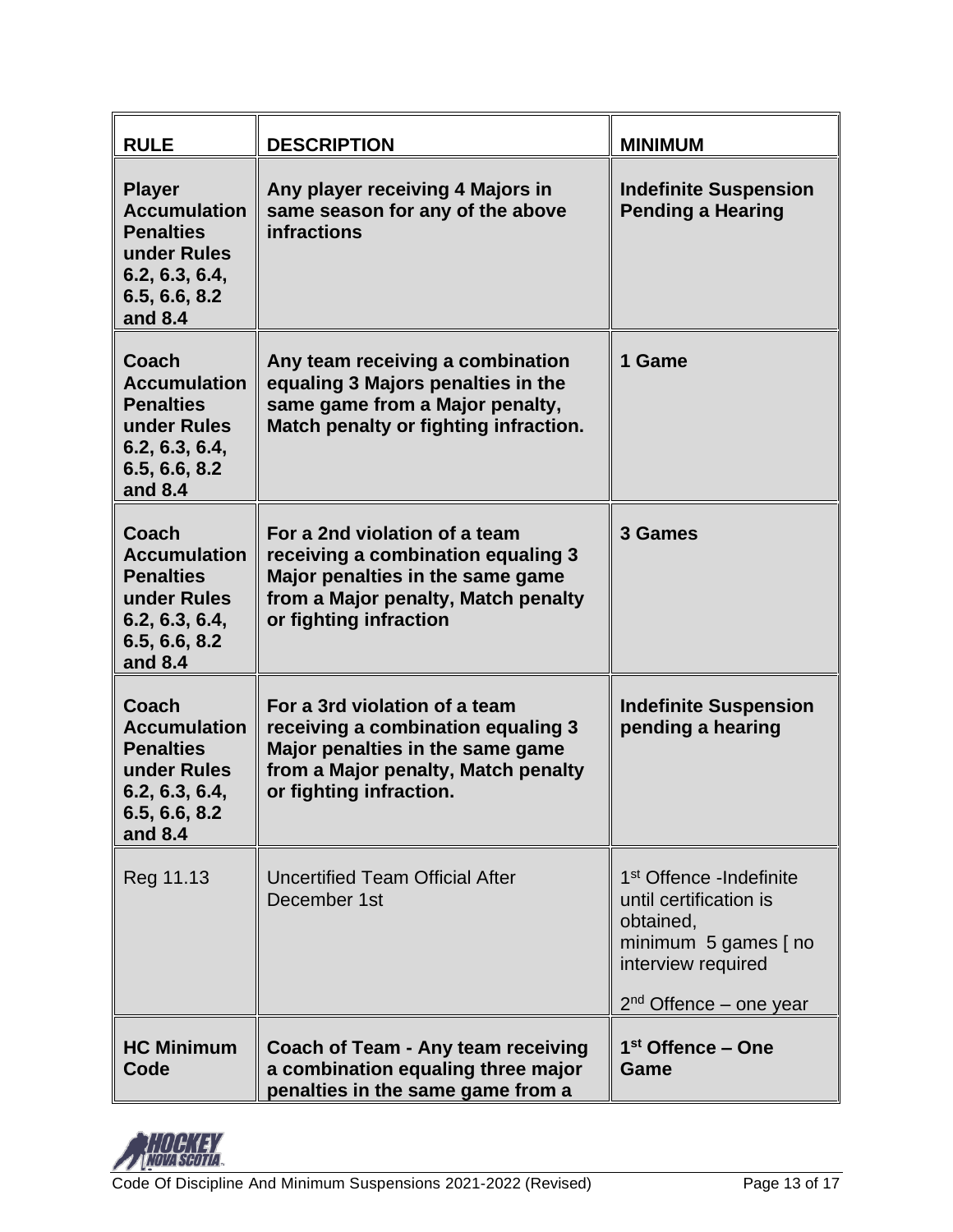| <b>RULE</b> | <b>DESCRIPTION</b>                                     | <b>MINIMUM</b>                                                                   |
|-------------|--------------------------------------------------------|----------------------------------------------------------------------------------|
|             | Major penalty, Match penalty or<br>fighting infraction | 2 <sup>nd</sup> Offence - Three<br>games<br>3 <sup>rd</sup> Offence – Indefinite |

25.15. Pre-Game, between Periods or Post Game Incidents (Junior/Senior)

Fights prior to the start of the game - teams involved will receive an automatic \$500.00 fine plus suspensions, which may occur as a result of review of the incident by the League Disciplinary Committee.

Pre-game warm-up - players are restricted to their half of the ice and must stay there for the duration of the warm-up:

Players who cross or touch the centerline with their skates will be assessed a Minor Penalty.

Players who cross the center ice line to instigate opponents will be assessed a Gross Misconduct Penalty.

Players who instigate opponents anywhere in the pre-game warm-up will be assessed a Gross Misconduct Penalty.

Note: Players can only enter their opponents half during pre-game warm-up following approval from the Game Official monitoring the warm-up.

Incidents between periods or the end of game - automatic fine of \$500.00 for each team, and if instigator identified, player(s) involved suspended a minimum of five (5) games and coach identified player(s) suspended a minimum of three (3) games, in addition to any other penalties, which may apply.

- 25.16. Line Brawl (Junior/Senior)
	- Definition: more than two (2) fights during the same stoppage. As players involved in line brawl suspensions will be:
	- Initial fight As per "Hockey Canada Rule 6.7"
	- All other players involved Three (3) additional games
	- Coach Five (5) additional games pending investigation by league.
- 25.17. Involvement with Fans Players or Team Officials

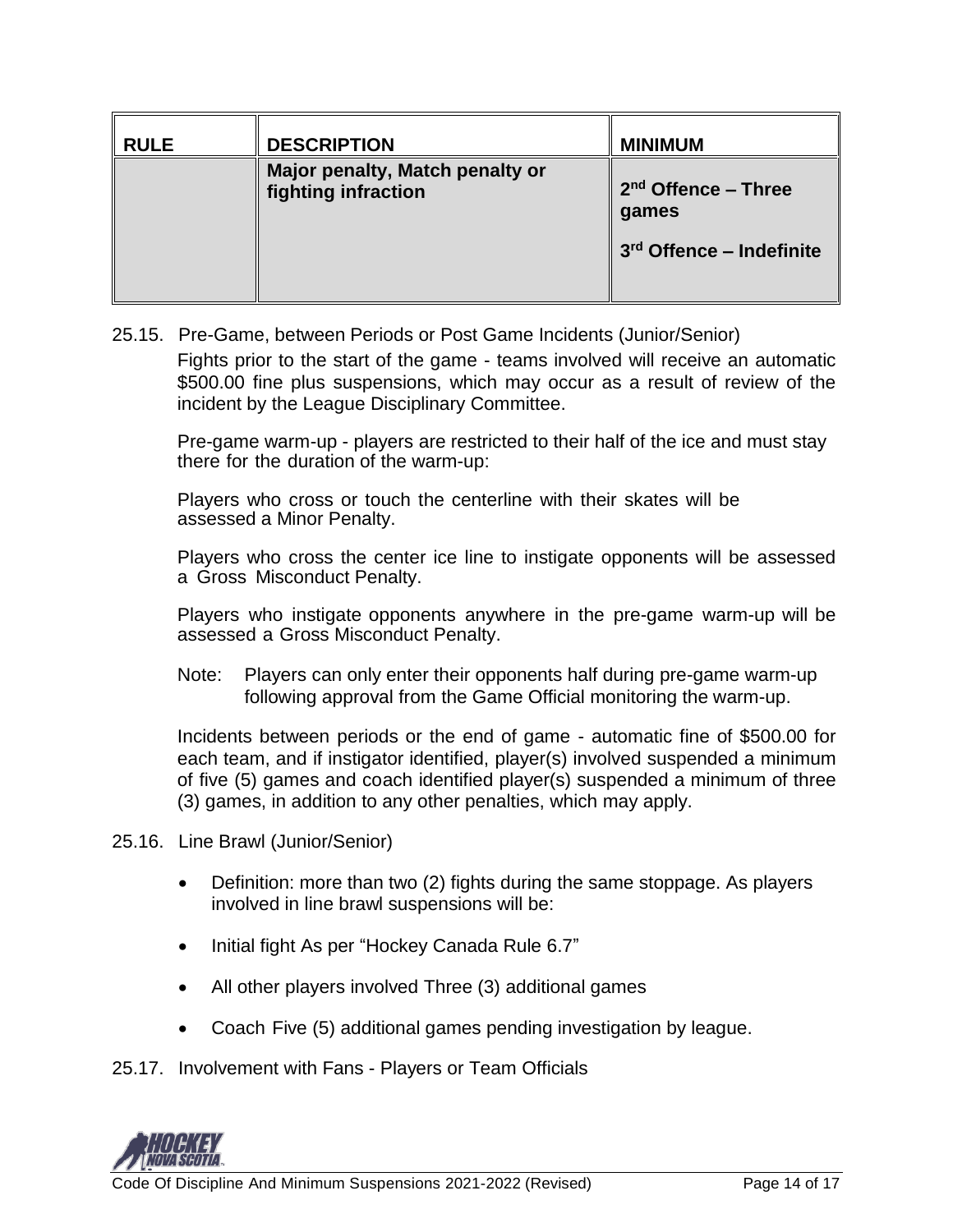- Team Official(s) penalized for any incident involving a fan(s)
- Indefinite suspension pending investigation by the League Disciplinary Committee.
- Player(s) penalized for any incident involving with a fan(s)
- -Indefinite suspension for a maximum of five (5) games, pending investigation by the League Disciplinary Committee.
- Any Player or Team Official making derogatory remarks in public, or through the media regarding 1) the HNS &/ or representatives, 2) the MINOR COUNCIL &/ or representatives, 3) Hockey Canada &/ or representatives, 4) Governing League &/ or representatives, or 5) Game Officials shall be fined \$200.00.

Note:

- i. Suspensions for regulation 10 (I) represent minimum suspensions. Disciplinary Committee may apply additional suspensions upon review.
- ii. All **players**, coaches or team officials suspended, for any reason, will not be permitted in the dressing room or players area from one hour before game time until one hour after the conclusion of the game. They shall also be seated in an area of the arena as designated by the League or governing body until the suspension has been served. Any violation will result in additional suspension for the coach and a fine of \$1,000.00 to team.
- iii. Definition "Coach" Head Coach or his Designate in the event the Head Coach is under suspension or not present.
- iv. "Fines do not apply for Minor Hockey teams, according to Hockey Canada Rules & Regulations."
- v. All fines, with the possible exception of that of derogatory remarks (payable to HNS), will be payable to the Governing League.
- 25.18. Rule 4.6 Game Misconduct
	- 1<sup>st</sup> Offense Remainder of the game plus One (1) additional game
	- $\bullet$  2<sup>nd</sup> Offense Remainder of the game plus Two (2) additional games
	- $\bullet$  3<sup>rd</sup> Offense Remainder of the game plus Three (3) additional games
	- $\bullet$ 4<sup>th</sup> and Subs. - Remainder of the game plus Suspended indefinitely until dealt with by Disciplinary Committee

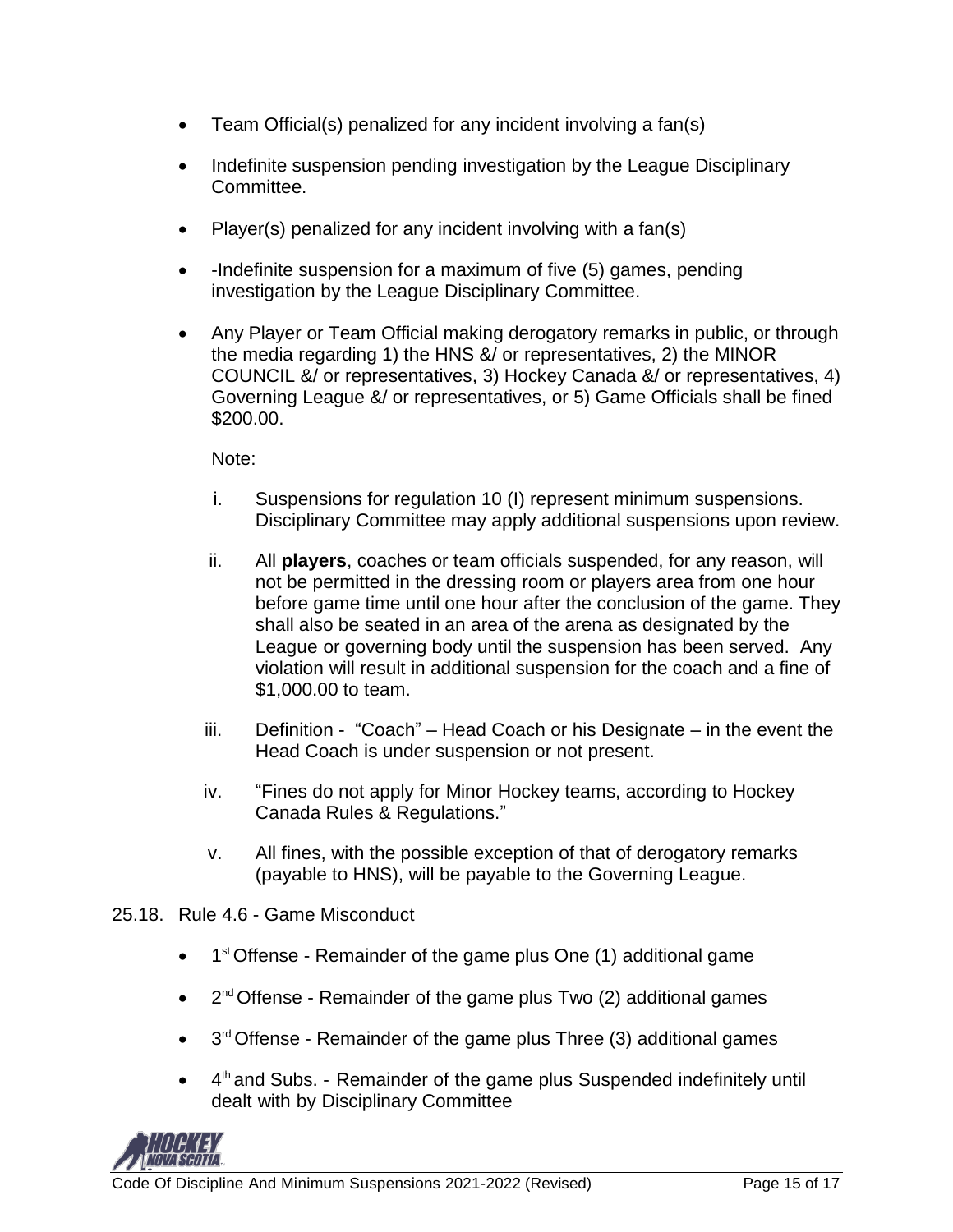- 25.19. Rule 4.8 Match Penalties
	- 1<sup>st</sup> Offense Remainder of the game plus Three (3) additional games
	- $\bullet$  $2^{nd}$  Offense - Remainder of the game plus Six (6) additional games
	- $\bullet$  3<sup>rd</sup> Offense Remainder of the game plus Disciplinary Committee
- 25.20. Incident or Behavior Detrimental to Hockey

Offender shall be automatically suspended from all hockey activities under the jurisdiction of Hockey Canada, HNS and MINOR COUNCIL until dealt with by proper Disciplinary Committee.

Offenses could include, but are not limited to:

- "Playing under suspension"
- "Playing suspended or illegal players" "Removal of team from ice"
- "Travelling without a travel permit"
- "Unacceptable conduct on and off the ice"
- 25.21. Coaches Registered with 2+ Teams/Leagues

Coaches registered in more than one league must serve their suspension in the league in which they were suspended. In addition, they will not be permitted to coach in any registered league until the suspension is served.

- 25.22. Registration Suspensions
	- A. Any player, Team Official, or Executive Member of a team or Minor Association found guilty of falsifying a birth certificate, or having been party to, or having knowledge of such, shall be indefinitely suspended until dealt with by the HNSMC Executive Committee.
	- B. Any Team Official who adds an unregistered player's name to a game sheet will be suspended for one year, and games defaulted whether said player played or not.
	- C. Any player proven guilty of falsifying a birth certificate, Hockey Canada registration certificate, or playing under an assumed name or having had knowledge that same had been falsified, or of playing on other than his own birth certificate shall be automatically suspended from playing hockey with any team affiliated with Hockey Canada for a period of not less than one year and not more than three years from the date of his/her suspension.
	- D. Any Team or Minor Association Executive Member, proven guilty of having been a party to, or having had such knowledge of such falsification, shall be automatically suspended for life from playing or holding office with any team,